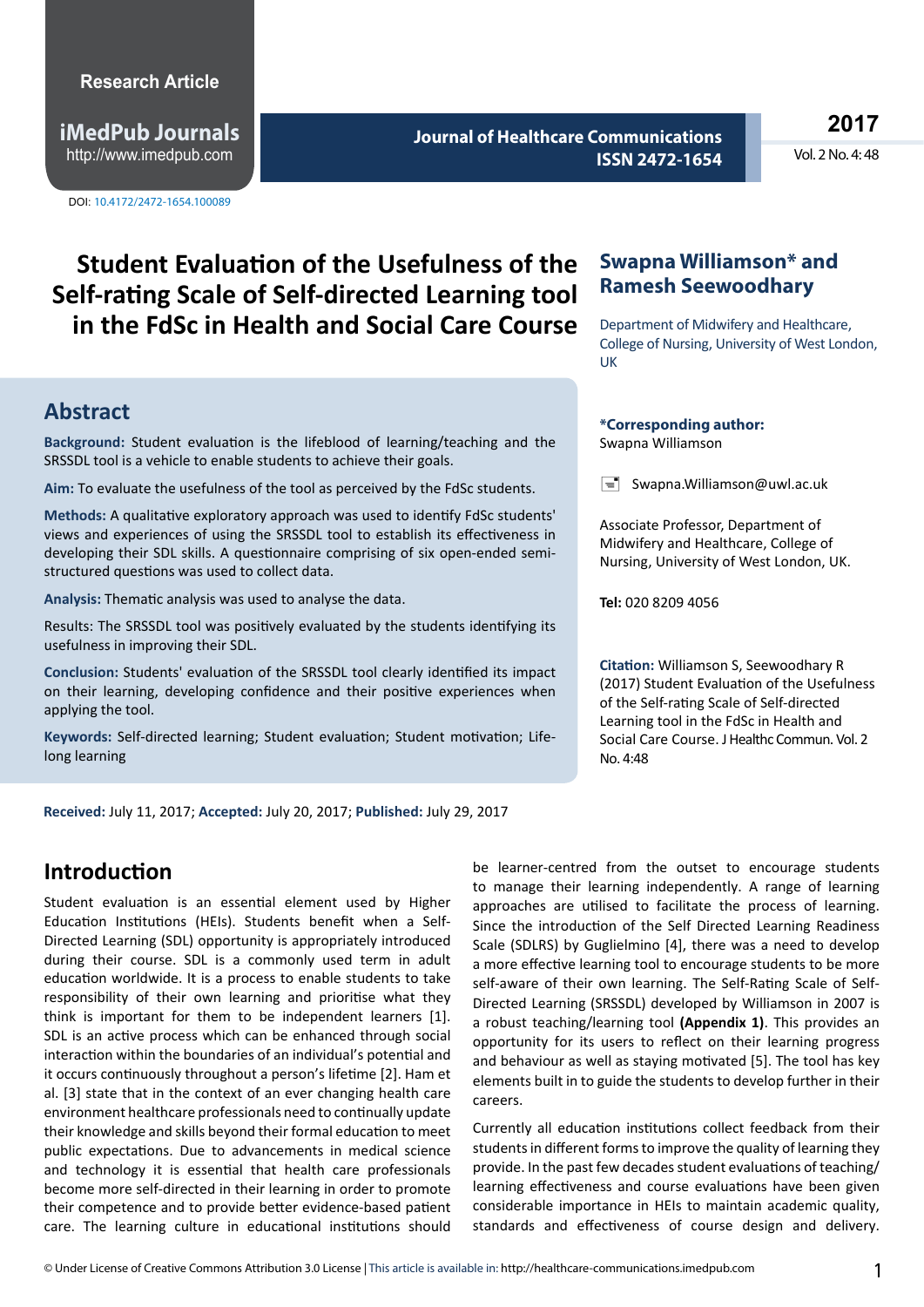This will benefit students and improve their satisfaction with their higher education experience [6]. Bélanger and Longden [7] argue that teaching academics should be able to assess the appropriateness of the learning outcomes, monitor competence and maintain their level of knowledge and expertise. These could be self-assessed or peer assessed. Students, on the other hand, are better judges of classroom atmosphere, pace of instruction, organisation and use of teaching-learning materials. Feedback and evaluation are the essence of learning for both students and teachers. This strategy helps to improve learning, enhance student satisfaction and helps student retention.

Students on the Foundation Degree Health and Social Care (FdSc) course are required to develop the requisite skills to provide effective healthcare confidently and competently and thus enabling them to progress in their career [8]. These students work as Health Care Assistants (HCAs) and many of them join the university after a 10-25 year gap after completing formal school education. They find the course challenging initially due to having limited academic and study skills. During the course the students are required to use the SRSSDL tool, which enables them to develop a range of learning skills, including learning skills, professional and inter-personal skills. Consequently, they develop confidence and proactively seek information to achieve their learning goals. Knowles [9] explains that adult learners are self-motivated and should take responsibility for their learning. The Royal College of Nursing [10] emphasises that HCAs need to develop their SDL skills which will help them to become independent lifelong learners and safe practitioners.

This paper aims to explore, reflect and critically analyse the FdSc students' evaluation of the SRSSDL tool in developing their SDL. As active users of the tool these students' perceptions are invaluable in determining the usefulness of the tool.

### **Literature Review**

### **Self-Directed Learning (SDL) concept**

SDL is an adult learning concept which helps students to initiate their own learning by identifying their learning needs and concerns through supportive and collaborative teacher-student relationships, including peers, rather than only relying on the information received from the teacher. Knowles [11] defines SDL as, "...a process in which individuals take the initiative, with or without the help of others, in diagnosing their learning needs, formulating learning goals, identifying human and material resources for learning, choosing and implementing appropriate learning strategies, and evaluating learning outcomes". SDL is an active process which is more effective in helping students to initiate and take responsibility for their learning rather than traditional learning approaches through continuous monitoring and reflection.

Brockett and Hiemstra [12] view SDL as an instructional process which includes assessing needs, securing learning resources, implementing learning activities, and evaluating learning. This enables learners to take control of their own learning. SDL is the basis of adult learning theory and shifts the focus of learning from the teacher to the learners who are self-motivated, self-reflecting, self-assessing and thus self-directed. Knowles [9] theorises that the andragogical model is based on the assumption that adult learners are generally self-directing learners, which has become a prominent feature of adult education theory and practice. Some educators suggest that adult education is synonymous with SDL [13]. According to Candy [14], SDL is a process and goal directed comprising of four distinct phenomena: personal autonomy, selfmanagement, learner control, and autodidaxy. Williamson [5] points out that SDL enables learners to become goal directed, independent, and inquisitive about their own learning. This enables learners to solve problems more effectively and make decisions in both education and practice environments. Pryce-Miller [15] maintains that SDL requires a shift in emphasis from teaching to facilitation to be used to assist student learning and a clear strategy is required to introduce SDL into the nursing curriculum. Cadorin et al. [16] report SDL as an essential competence to support a range of healthcare professionals from basic training to continuing education towards the acquisition of life-long learning skills. Self-directed learners are pro-active learners who initiate their own learning rather than be passive learners [11]. Brookfield [17] asserts that SDL enables adults to be responsible for their own learning and also demonstrates the skills for decision making in their learning process.

### **Self-directed learning in the context of higher education and healthcare**

Progressively SDL has gained popularity over the past few decades and is of increasing interest to HEIs in developing students' lifelong learning skills. Guglielmino [4] developed the Self-Directed Learning Readiness Scale (SDLRS) to measure students' readiness for SDL. Whereas, the SRSSDL tool focuses on identifying students' and health care professionals' SDL behaviour and to take appropriate action to improve their learning. Fisher et al. [1] claim that adult learners prefer to take responsibility for meeting their own learning needs by evaluating their learning needs and implementing strategies to achieve their learning goals. Boud [18] points out that higher education and adult education share a common interest in the goal of developing student responsibility and autonomy in learning. SDL skills are associated with lifelong learning, especially in the health and social care setting, where knowledge is continuously changing and advancing. This necessitates healthcare professionals updating their knowledge and skills to ensure patients' safety and the adoption of evidencebased practice.

Brockett and Hiemstra [12] assert that development of learning skills make a learner more self-directed thereby enhancing their ability and willingness to take control of their own learning. SDL involves a series of inter-related learning activities allowing learners to take responsibility for their own learning. It is the basis of adult learning theory and shifts the focus of learning from the teacher to the learner [19]. SDL facilitates learners to become goal directed, autonomous and inquisitive about their own learning, solve problems more effectively and make reasonable decisions in both an educational and a practice environment [5]. Cadorin et al. [20] affirm that there is a growing need to develop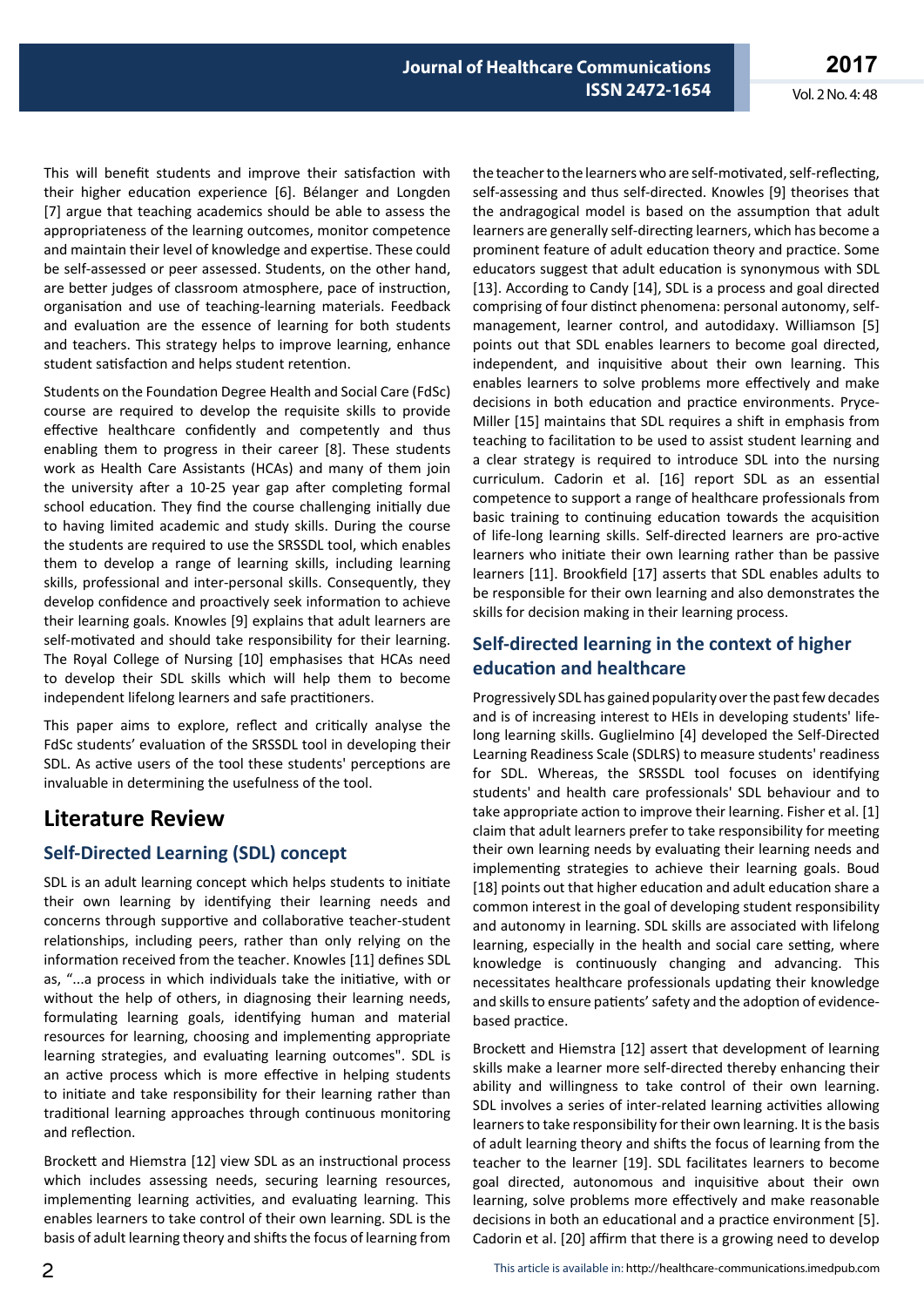Self-Directed Learning (SDL) among nurses and other health care workers so that they become better prepared for further university education and for developing lifelong learning skills. As a result they will be able to provide evidence-based care by maintaining knowledge and competence. Shen et al. [21] report that SDL is of great importance to the professional development of nursing students. This enables them to expand the knowledge and skills further and to gain confidence when working in practice.

#### **Self-rating scale of self-directed learning (SRSSDL)**

The focus of the SRSSDL tool is to help students to self-assess and monitor their learning skills. This will assist them to identify their strengths and weaknesses to take appropriate action to improve their learning. This tool has been widely used by academics worldwide to facilitate learning. Williamson [5] illustrates that the tool comprises of sixty learning behaviour statements under five broad categories: (1) Awareness: 12 items relating to learners' awareness of the factors concerning becoming selfdirected learners. (2) Learning strategies: 12 items identifying the various strategies learners should adopt in order to develop SDL skills. (3) Learning activities: 12 items specifying the learning activities learners should actively engage in to help become selfdirected learners. (4) Evaluation: 12 items revealing learners' specific attributes that help them monitor their own learning progress. (5) Interpersonal skills: 12 items relating to learners' skills in interpersonal relationships.

Students' responses for each item are rated by using a five point rating scale: 5-always, 4-often, 3-sometimes, 2-seldom, 1-never. Thus, the maximum and the minimum scores on the SRSSDL are 300 and 60. This continuum was further divided into three levels: students' SRSSDL scores between 60 to 140, 141 to 220 and 221 to 300 as low, moderate and high level of self-directed learning skills respectively. The coefficient alpha in all five broad categories indicates sufficient correlations which are 0.79, 0.73, 0.71, 0.71, and 0.71 respectively. Williamson [5] also elucidates that the usefulness of students' responses to the SRSSDL items is two-fold: (1) Students self-assess their learning needs, develop an insight into the concept of SDL and plan strategies to improve their learning skills; (2) Teachers identify the students' areas of learning needs, guide them in adopting appropriate strategies in developing their learning skills.

Cadorin et al. [16] state that the SRSSDL tool is useful for assessing SDL skills of a range of healthcare professionals so as to help them to adopt strategies to maintain their professional competence. A range of research study findings revealed that the SRSSDL is an effective tool for self-assessment of SDL for healthcare professionals such as, nursing students, nurses, and radiologist technicians [20,22-24].

Since SRSSDL was developed in 2007, an Italian version 'SRSSDL\_ Ita' was validated to contextualise the tool to assess and evaluate the SDL skills of the students and healthcare professionals in Italy. According to Cadorin et al. [25], 'SRSSDL Ita' was found to be useful to identify SDL abilities of students to achieve their expected learning goals and to become lifelong learners. Cadorin et al. [26] further endorse that 'SRSSDL\_Ita' is a valid and practical tool contributing to determine learning needs of students and

other healthcare professionals so as to identify and implement strategies to enhance their SDL skills.

From the above review it is evident that development of SDL skills is important as it provides a platform for assessing, evaluating and enhancing skills. These skills are transferable which helps students to take responsibility for their own learning and improve their practice where relevant. The SRSSDL tool has been used to identify students' SDL skills. This study aims to evaluate the benefits of this tool as perceived by FdSc students. The two research questions were: (1) How beneficial is the SRSSDL in enhancing students' SDL? (2) Does the SRSSDL tool impact on student learning?

### **Research Design and Methods**

This study explores the FdSc students' views, opinions and experiences of using the SRSSDL tool. Parahoo [27] states that qualitative approaches value views of respondents and seek to understand the world in which they live in. A descriptive exploratory qualitative design has been used in this study. This approach is appropriate to collect rich narrative data from a small sample population and analyse the data using broad thematic content analysis methods [28]. The exploratory research focuses on the discovery of experiences, ideas and thoughts which provide opportunities for further insight into these experiences [29].

#### **Setting**

The participants for the study were recruited from a London Higher Education Institution which is currently offering the FdSc in Health and Social Care course.

#### **Sample**

A purposive method of sampling was used as the researchers deliberately selected the participants on the basis of who can provide the necessary data [27]. A total of twenty-five final year FdSc students were recruited for this study. The age ranged from 30 to 50 years and the average age was 40 years. All participants used the SRSSDL tool throughout the course to self-assess and monitor their own learning progress.

#### **Ethical consideration**

This study did not require ethical approval as its primary aim is to help students to learn by using the SRSSDL tool and to assist in lifelong learning. This tool helps students to learn how to learn and improve. Learning in this context should be viewed as an ongoing process. As this process does not involve any risk nor require personal data to be collected ethical approval was not needed [30]. However, the Lead of the School Research Ethics Committee was informed by the author and agreed for the study to proceed. The participants were informed about the purpose of this study by the author during a classroom teaching session at the beginning of the course. All students agreed to participate and consented. The participants were informed and made aware of the implications of the study so that they could decide whether they want more information before they participate or decide not to participate at all [27].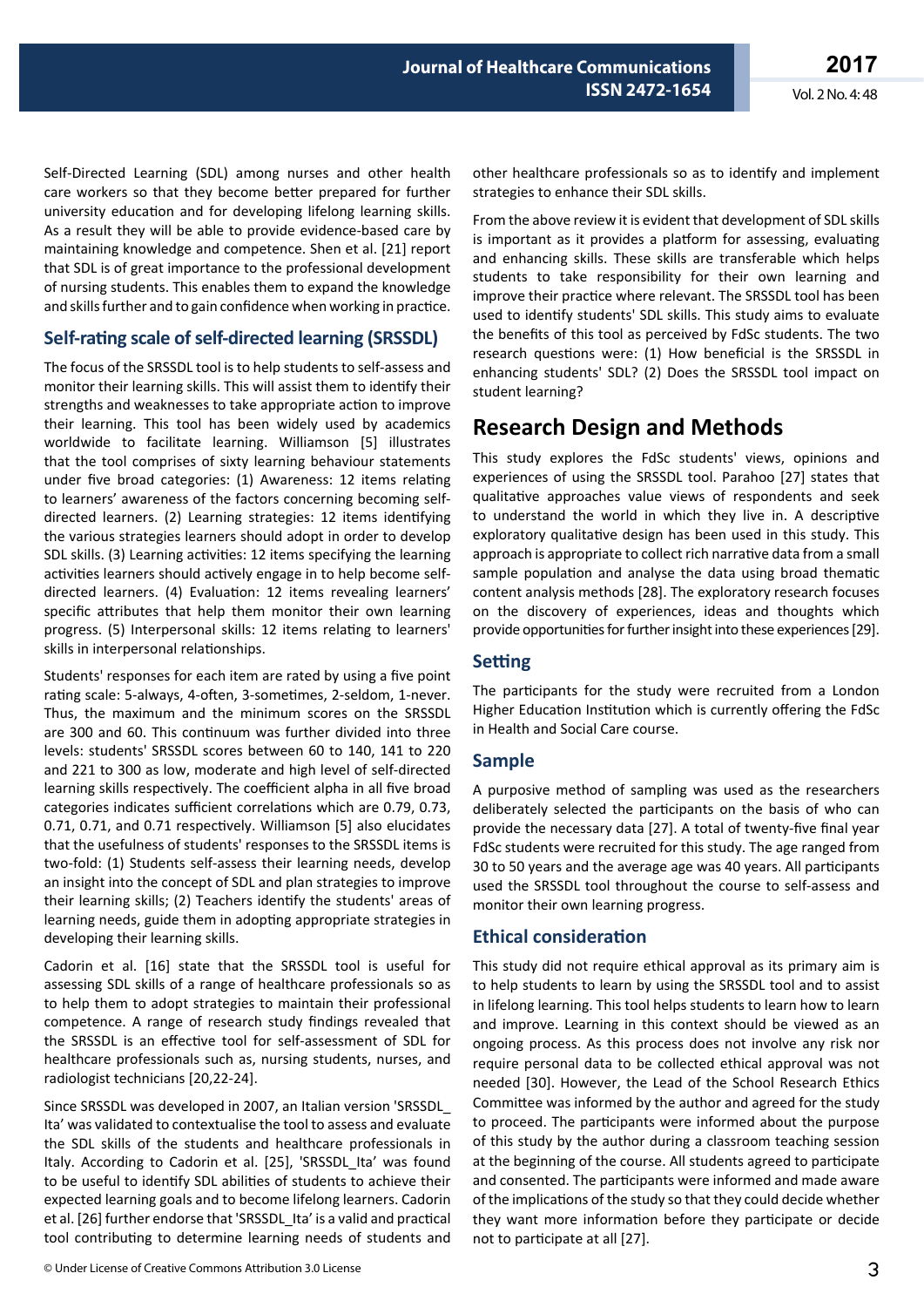### **Data collection**

On the final day of the FdSc course all participants were provided a set of six questions and were requested to respond to them in writing.

The researchers developed a set of semi-structured open-ended questions as shown below:

- 1. How did the tool help you to learn?
- 2. How did the tool contribute in developing your confidence to become an Independent learner?
- 3. How did the tool facilitate you in the process of interactive and shared learning?
- 4. Explain how the tool has helped you to become more reflective in your learning?
- 5. How would the tool be useful for your future learning?
- 6. Explain the tutor's role in enhancing your learning when using this tool?

All twenty-five participants completed the questions in the classroom and submitted the form to the course leader.

## **Results and Data Analysis**

Participants' individual responses were coded and grouped into sub-themes, which were later categorised into major themes by the research team.

Students' responses to the 6-item open-ended questionnaire were analysed by the research team and four themes emerged:

- 1. Self-awareness of learning.
- 2. Self-confidence and independent learning.
- 3. Reflective and life-long learning.
- 4. Group and shared learning.

The themes derived from the participants' evaluation of the SRSSDL tool denotes their understanding of the concept of the SDL behaviour identified in the tool and the impact of the tool in their learning during the course. The response of the participants also identifies the details of what is expected of them as adult learners that helps them to direct and manage their own learning. According to Knowles [31] adult learning should focus beyond the transmission of knowledge and it should also create a psychological climate favourable to learning.

## **Discussion**

The four themes that emerge from the participant responses to the six open ended questions are all demonstrating key areas of students' learning and skills development from the use of the SRSSDL tool. Each theme is discussed below.

### **Self-awareness and SDL learning**

SDL is a process in which students take initiative and responsibility for their own learning. According to Candy [14], SDL helps

students in developing skills and competencies for them to pursue learning throughout their life span by identifying their strengths and areas for further development to achieve their learning goals. A well-motivated student is likely to do well in any learning situation and with the development of requisite learning skills one is more likely to become a life-long learner. Hiemstra [32] and Brookfield [33] affirm that SDL learners take responsibility to plan, implement and evaluate their own learning and to work independently or with others in order to achieve pre-set learning goals. The participants responding to the items of the SRSSDL tool became aware of the use and importance of SDL and sought support to plan learning activities in order to meet learning goals. SDL skills are essential in order to keep abreast with the current professional knowledge and competence to enhance evidencebased practice. This eventually motivates students to learn and to take responsibility in decision making. Thus, it is paramount that students should take active control of their own learning.

The participants' awareness of the concept of SDL is indicated below:

Participant number 1 stated,

"The SRSSDL tool helps me to identify my learning needs, to set SMART learning goals and develop a realistic action plan".

Some participants said,

"I used the term 'Self-directed learning' before but I did not know what it involved. But the use of the SRSSDL tool helped me to understand the nature of SDL, how to identify my learning needs and how to manage my time effectively achieving my learning goals".

### **Self-confidence and independent learning**

The participants valued constructive and comprehensive feedback which helped them to improve their learning and enhance their self-confidence. Lunyk-Child et al. [34] state that students undergo a range of experiences, which may begin with negative feelings ending with confidence and development of a range of learning skills including literature searching, reading, writing and communicating effectively. During this process the teacher's timely feedback is important in guiding students' learning. Participant number 5 pointed out:

"I am now able to explore and access relevant sources of information and use evidence based information to improve my practice".

Participant number 3 said,

"Now I can self-monitor my learning progress. I will check my own learning progress with the help of SRSSDL tool and plan activities to improve my skills".

### **Reflective and life-long learning**

Helping students to take responsibility for their own learning is to empower them in making appropriate choices and taking control of their own learning, self-assessment and reflection. Kaufman [35] states that encouraging students to raise relevant questions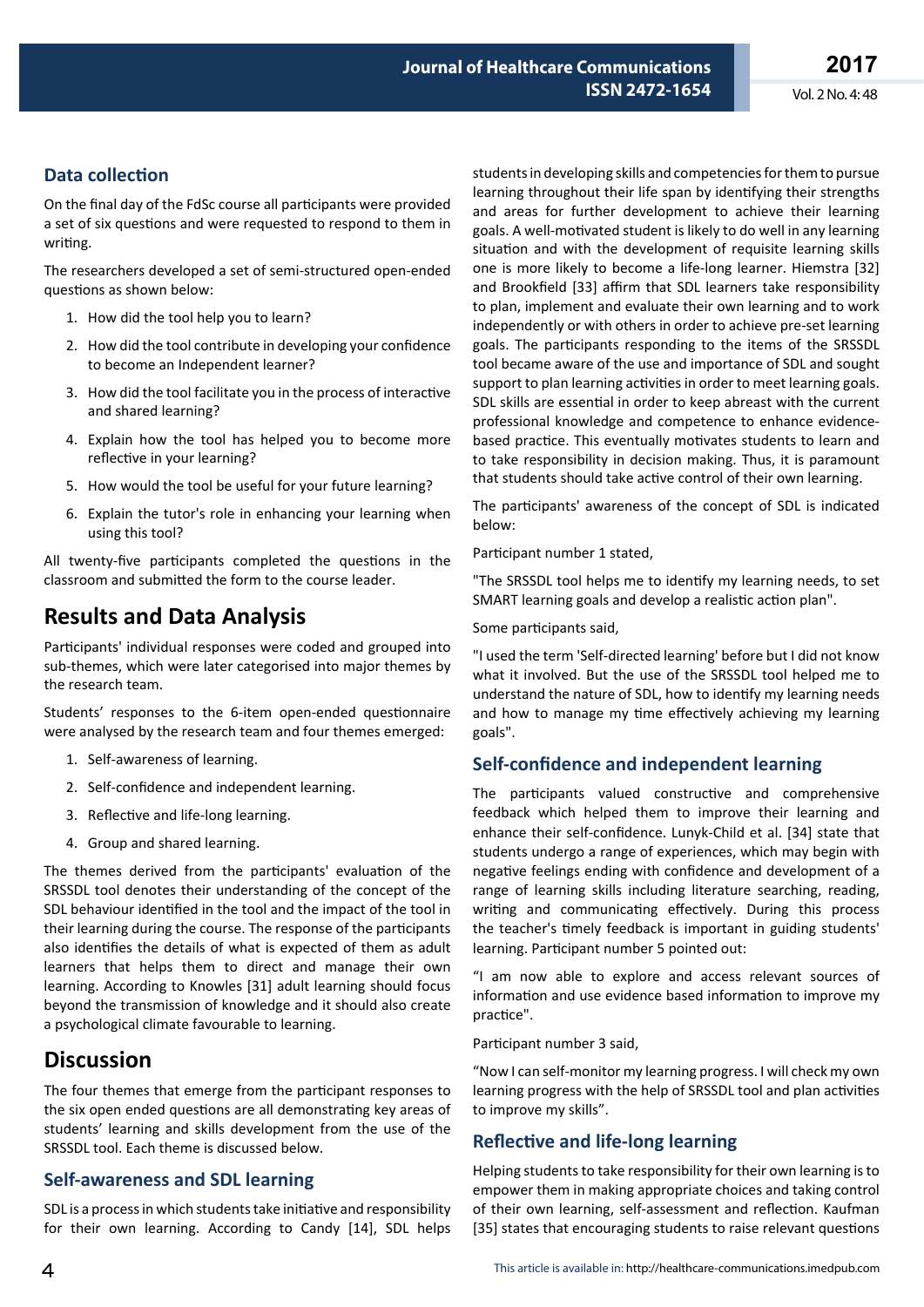enables those to develop a deeper understanding of what they already know identify gaps in their knowledge and be able to reflect critically on the learning process and outcomes. Students responding to the SRSSDL items self-reflect and rate themselves in each of the learning behaviours.

Participant number 10 commented,

"Following the use of the SRSSDL tool I will continue to reflect on my learning to improve my knowledge and clinical skills to maintain a good standard in practice".

Davis et al. [36] assert that self-reflection is a component for professional development linked to lifelong learning.

Participant number 6 said,

"My self-directed learning plan is going on well using the SRSSDL tool; I am honest in responding to its items to plan a future learning plan otherwise I will be cheating myself ".

This identifies the participants' ability to reflect and to direct their own learning in order to mitigate gaps in their knowledge. As reflective practitioners the participants are more critical about their learning experiences, identifying gaps in their knowledge and competencies, exploring and using relevant information and resources to improve their practice [36].

Participant number 12 said,

"It helped me to be self-aware of my learning skills and plan for future learning".

Participant number 7 stated,

"SDL activities kept me focused and helped me to embrace the ethos of life-long learning to allow me to evolve in line with the needs of the modern healthcare service."

#### **Group and shared learning**

Positive interaction between the teacher and students enhances students' interpersonal skills, communication, time management and their ability to complete learning tasks. Boud [37] states that students learn meaningfully by explaining their ideas to others and by participating in learning activities with their peers. A combination of various approaches in teaching and learning is beneficial to enhance student learning and experiences. All the participants positively evaluated the teaching/learning strategies used. They expressed:

"I like the small group interactive learning approach; it gives me opportunity to share learning from each other as a team."

A combination of face-to-face and online learning enhances student interactivity and increases the meaningful intellectual exchange between students. Williamson [5] states that selfdirection is the basis of all learning and the effectiveness of learning is relative to an individual's motivation.

Each learner is capable of learning through the effective use of SDL skills but the degree of development varies due to individual differences and the context where students interact; this does not mean that the student must make all decisions or learn

alone, nor does it mean that the students do not require teacher support. The role of teacher is to collaborate with their students by facilitating and developing students' full potential in order for them to become effective self-directed learners through building and maintaining a harmonious team relationship. Collaborative control facilitates motivation, responsibility and self-direction in learners. For example, searching, exploring and managing information is the responsibility of the students but they need challenges, support and feedback to develop information literacy. The role of the teacher and librarian is very important in order for the students to become self-directed learners. Kell and Van Deursen [38] affirm the responsibility of educators to help students acquire SDL skills, which can be applied to practice. In order to promote student learning the traditional teachers' role is still valued and is important for imparting information. They take on a 'facilitator' role thus motivating students to learn. The role of the teacher is to create an environment in which students engage actively in their learning.

Participant number 20 said,

"Initially I had the problem of understanding the meaning of selfdirected learning but with the teacher's guidance I have become an independent learner. I will be able to use my learning skills for coaching and mentoring others."

Participant number 18 said,

"For me to remain focused on my learning process teachers' guidance is essential to clarify my doubts regarding goal setting, learning strategies and how to develop reflection skills".

Vygotsky [2] views that social interaction plays a fundamental role in the process of cognitive development. He goes on stating that knowledge is constructed through interaction with others; this is based on the theory that promotes learning contexts in which students act, interact and share learning experiences through collaboration with peers and developing students' ability to solve problems independently. Thus, students' active role in learning through continuous social interaction helps in their cognitive development, independence, resilience and motivation for further learning.

The SRSSDL tool is a valuable tool for facilitating and developing students' learning, in particular transferable skills which can be used in various settings, for example in healthcare and teaching/ learning environments. Student feedback and evaluation are important to identify students' progress regarding their learning experiences and to establish what is working well and what aspects may need improving [39]. It illuminates the quality of teaching/learning and assessment strategies which enhance students' learning and also identify appropriate measures to meet the students' learning needs.

## **Conclusion**

The students' evaluation of the SRSSDL tool clearly demonstrates how this has impacted on their learning in the classroom and also in giving them more confidence to work in their respective practice areas. It has made a positive difference in their learning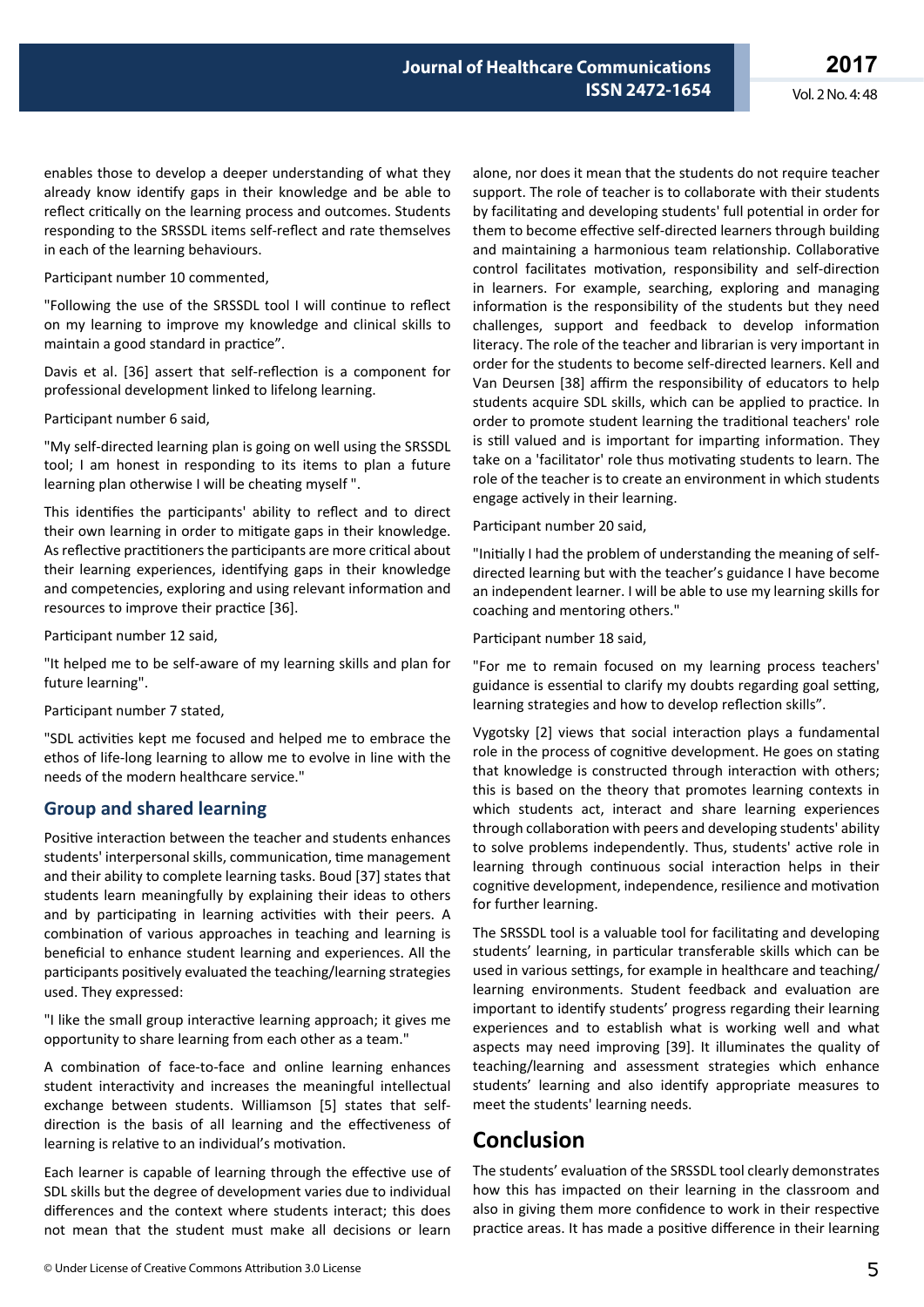behaviour. The evaluation demonstrates the usefulness of the tool in the teaching and learning process. The students have benefitted by reflecting on the importance of transferable skills to help them to adapt in different practice areas.. Development of SDL skills is essential for healthcare practitioners to maintain their professional skills and competencies in order to meet the challenges presented in the ever changing health care system. Students receiving appropriate instructional and motivational support are able to take on the responsibility of their own learning through reflection on how they learn and develop their skills in order to achieve their goals. This enables them to change from passive recipients of information to active controllers of their learning. The teacher acts as a facilitator, thus empowering students by encouraging active involvement in their learning.

## **References**

- 1 Fisher M, King J, Tague G (2001) Development of a self-directed learning readiness scale for nursing education. Nurse Educ Today 21: 516-525.
- 2 Vygotsky LS (1978) Mind in society: The development of higher psychological processes. Cambridge: Harvard University Press.
- 3 https://www.kingsfund.org.uk/publications/transforming-deliveryhealth-and-social-care
- 4 Guglielmino LM (1977) Development of the self-directed learning readiness scale unpublished doctoral dissertation, University of Georgia. Dissertation Abstracts International 38: 6467.
- 5 Williamson SN (2007) The development of self-rating scale of selfdirected learning. Nurse Res 14: 65-72.
- 6 https://www.heacademy.ac.uk/system/files/id352\_collecting\_and\_ using student feedback a guide to good practice.pdf
- 7 Bélanger CH, Longden B (2010) The effective teacher's characteristics as perceived by students. Tertiary Education and Management 15: 323-340.
- 8 Griffin R, Arbuthnot R (2012) Better care through better training: evaluation of an HCA development programme. BJHCA 6: 35-38.
- 9 http://www.umsl.edu/~henschkej/articles/a\_The\_%20Modern\_ Practice of Adult Education.pdf
- 10 https://www.rcn.org.uk/professional-development/publications/ pub-004214
- 11 Knowles MS **(**1975) Self-directed learning: a guide for learners and Teachers. New York: Cambridge Book Co, p: 135.
- 12 http://roghiemstra.com/sdlindex.html
- 13 Wilcox S (1996) Fostering self-directed learning in university setting. Studies in Higher Education 21: 165-176.
- 14 http://trove.nla.gov.au/work/6448891
- 15 Pryce-Miller M (2010) Are first year undergraduate students prepared for self-directed learning. Nurs Times 106: 21-23.
- 16 Cadorin L, Suter N, Saiani S, Williamson SN, Palese A (2011) Self-Rating Scale of Self-Directed Learning (SRSSDL): Preliminary results from the Italian validation process. J Res Nurs 16: 363-373.
- 17 Brookfield SD (1993) Self-directed learning, political clarity, and the critical practice of adult education. Adult Educ Q 43: 227-242.

This will guide them to further develop learning skills and helps students to take more responsibility in their life-long learning. The findings of this study also demonstrate that there is improvement in the FdSc students' SDL skills.

The authors feel that there is scope for conducting further research in this area to establish the association between the use of the SRSSDL tool and students' academic performance by using a larger sample size with other courses. A follow-up study of the professional and personal development of these students two years after their graduation would be helpful to monitor and evaluate their progress further. Having considered the need for development of SDL skills in HEI students there is potential for the SRSSDL to be introduced into the curricula in order to develop students' SDL skills and help promote life-long learning.

- 18 http://www.apa.org/education/k12/learners.aspx
- 19 Hartzell J (2007) Adult learning theory in medical education. Am J Med 120: e11.
- 20 Cadorin L, Bortoluzzi G, Palese A (2013) The Self-Rating Scale of Self-Directed Learning (SRSSDL): a factor analysis. Nurse Educ Today 33: 1511-1516.
- 21 Shen WQ, Chen HL, Hu Y (2014) The validity and reliability of the self-directed learning instrument (SDLI) in mainland Chinese nursing students. BMC Med Educ 14: 108.
- 22 Adelaida Z (2010) Self-Rating Scale of Self-Directed Learning (SRSSDL): preliminary results from the Italian validation process. J Res Nurs 16: 375-376.
- 23 Shen WQ, Yan H (2011) The reliability and validity of self-rating scale for self-directedness in learning (in Chinese). Chinese Nurs Res 46: 1211-1213
- 24 Cadorin L, Suter N, Dante A, Williamson SN, Devetti A, et al. (2013) Self-directed learning competence assessment within different healthcare professionals and amongst students in Italy. J Nurs Educ Pract 12: 153-158
- 25 Cadorin L, Cheng S, Palese A (2016) Concurrent validity of self-rating scale of self-directed learning and self-directed learning instrument among Italian nursing students. BMC Nurs 15: 20.
- 26 Cadorin L, Ghezzi V, Camillo M, Palese A (2017) The self-rating scale of self-directed learning tool: findings from a confirmatory factor analysis. J Nurs Educ Pract 7: 31-37.
- 27 https://he.palgrave.com/page/detail/Nursing-Research/?K=9781137281265
- 28 Schneider Z, Whitehead D, LoBiondo-Wood G, Haber J (2013) Nursing and midwifery research-methods and appraisal for evidence-based practice (3rd edn.). Sydney: Elsevier, p: 488.
- 29 Polit DF, Beck CT (2014) Essentials of nursing research: methods, appraisals, and utilization. Milano: McGraw Hill, p: 554.
- 30 https://www.gov.uk/government/uploads/system/uploads/ attachment\_data/file/213753/dh\_133993.pdf
- 31 http://academic.regis.edu/ed205/knowles.pdf
- 32 http://ccnmtl.columbia.edu/projects/pl3p/Self-Directed%20 Learning.pdf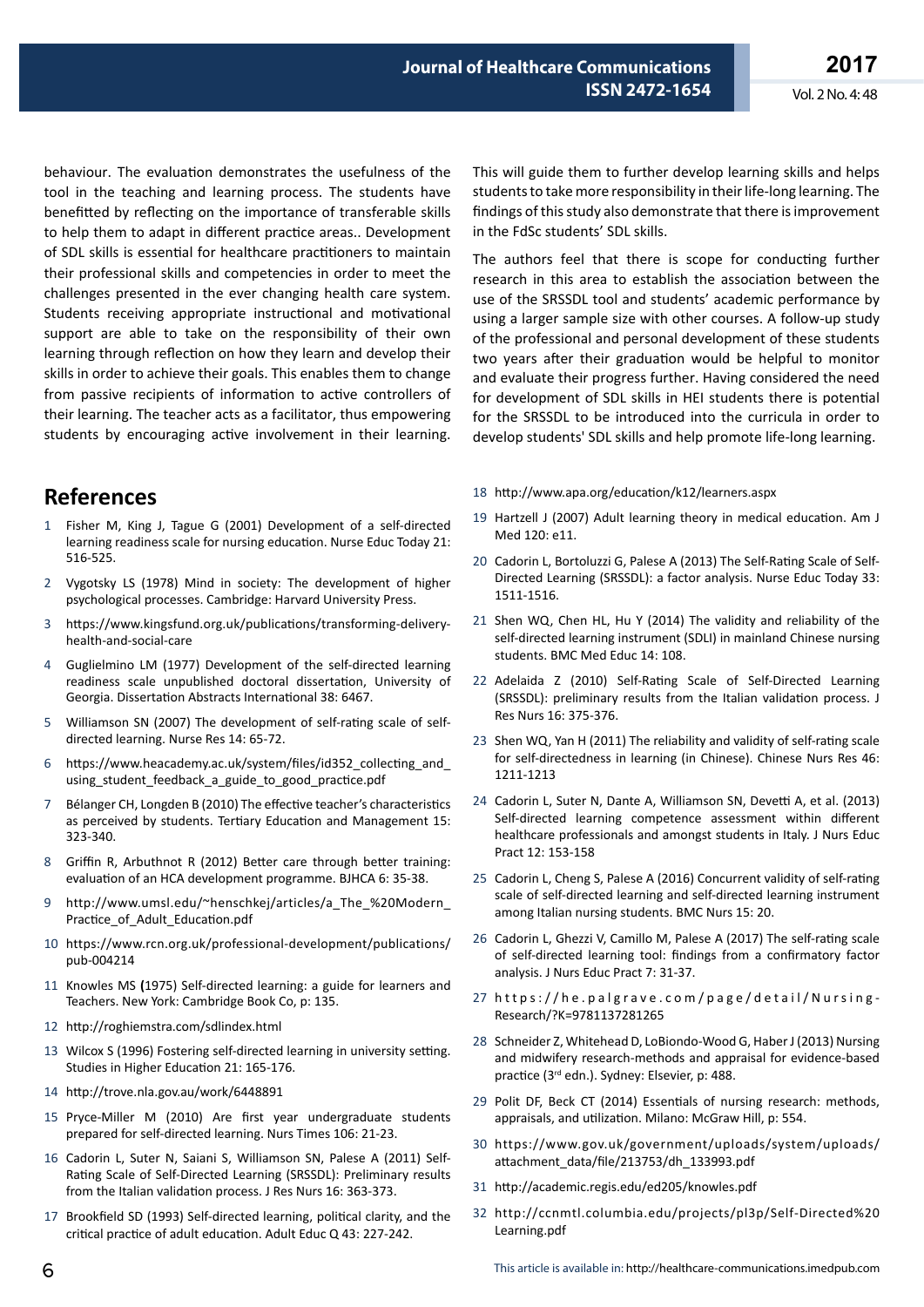- 33 http://as.wiley.com/WileyCDA/WileyTitle/productCd-1555423558,subjectCd-ED23.html
- 34 Lunyk-Child OI, Crooks D, Ellis PJ, Ofosu C, O'Mara L, et al. (2001) Self-directed learning: faculty and student preparations. J Nurs Educ 40: 116-123.
- 35 Kaufman DM (2003) ABC of learning and teaching in medicine: applying educational theory in practice. BMJ 326: 213-216.
- 36 Davis DA, Mazmanian PE, Fordis M, Van Harrison R, Thorpe KE, et al. (2006) Accuracy of physician self-assessment compared with observed measures of competence. JAMA 296: 1094-1102.
- 37 Boud D (2001) Introduction-making the move to Peer Learning. In: Boud D, Cohen R and Simpson J (eds.) peer learning in higher education: learning from and with each other. London: Kogan Page Ltd., p: 196.
- 38 Kell C, Van Deursen R (2002) Student learning preferences reflect curricula change. Med Teach 24: 32-40.
- 39 Stuart CC (2013) Assessment, supervision and support in clinical practice: a guide for nurses, midwives and other health professionals. London: Churchill Livingstone, p: 357.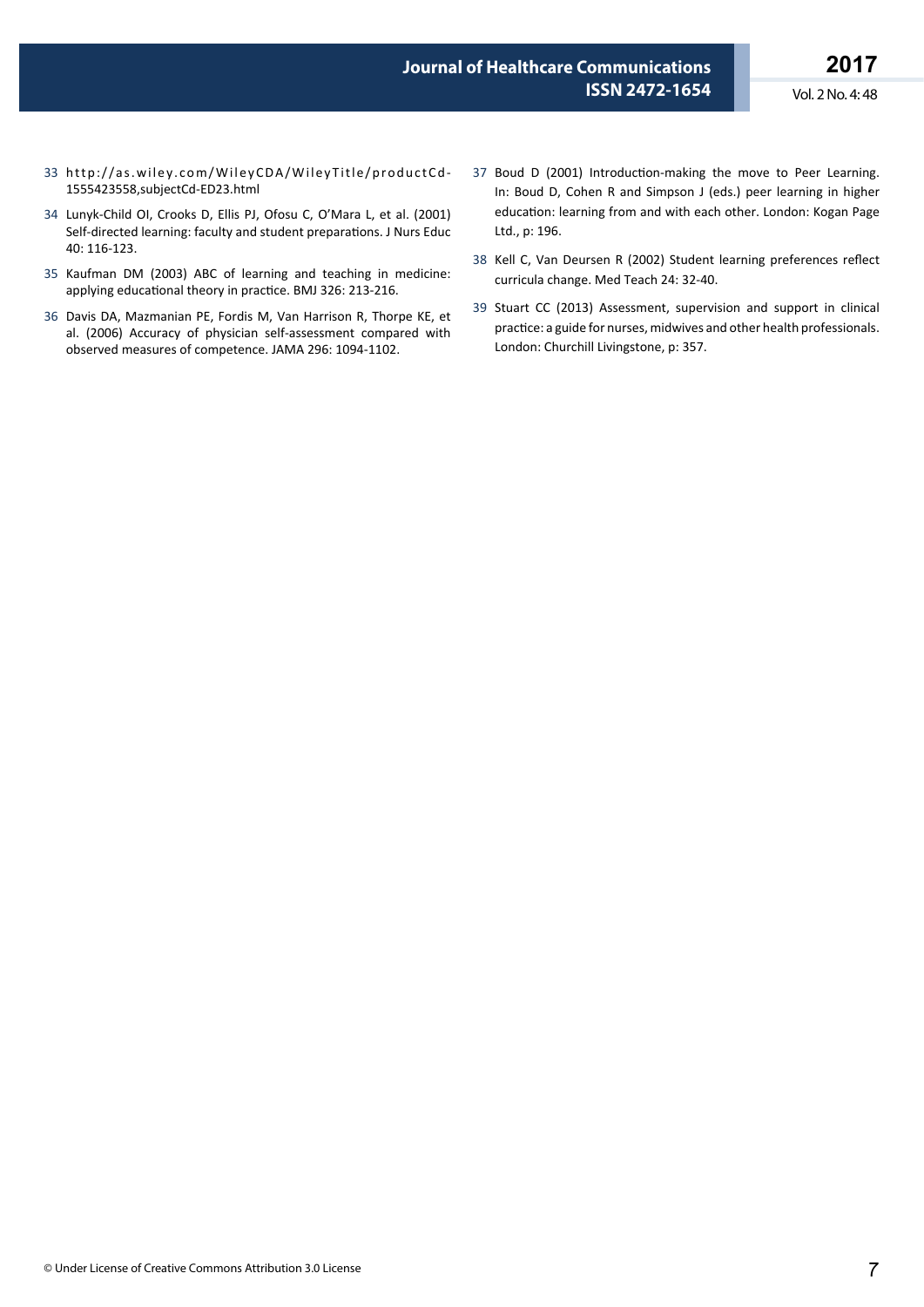## **Appendix 1**

**ID------------------------------- Date---------------------------------**

## **Self-Rating Scale for Self-Directed Learning (SRSSDL) Tool**

The aim of this tool is to identify learner's levels of self-directedness in learning in higher education. Please read and encircle the most appropriate response to each statement indicating the level at which you rate yourself. Please note that your first reaction to the statement is the most accurate response; therefore do not spend too long a time on each item.

The 'any other' space is provided for you to add any other issues about self-directedness in learning you think relevant. A 'scoring sheet' is included for you to assess the level of your self-directedness in learning.

| 1    | <b>Awareness</b>                                                                          | <b>Score</b> |                |   |                |              |
|------|-------------------------------------------------------------------------------------------|--------------|----------------|---|----------------|--------------|
| 1.1  | Identify my own learning needs                                                            | 5            | 4              | 3 | $\overline{2}$ | $\mathbf{1}$ |
| 1.2  | I am able to select the best method for my own<br>learning                                | 5            | $\overline{4}$ | 3 | $\overline{2}$ | $\mathbf{1}$ |
| 1.3  | I consider teachers as facilitators of learning<br>rather than providing information only | 5            | $\overline{4}$ | 3 | $\overline{2}$ | $\mathbf{1}$ |
| 1.4  | I keep up to date on different learning<br>resources available                            | 5            | 4              | 3 | $\overline{2}$ | $\mathbf{1}$ |
| 1.5  | I am responsible for my own learning                                                      | 5            | $\overline{4}$ | 3 | $\overline{2}$ | $\mathbf{1}$ |
| 1.6  | I am responsible for identifying my areas of<br>deficit                                   | 5            | 4              | 3 | $\overline{2}$ | $\mathbf{1}$ |
| 1.7  | I am able to maintain self-motivation                                                     | 5            | $\overline{4}$ | 3 | $\overline{2}$ | $\mathbf{1}$ |
| 1.8  | I am able to plan and set my learning goals                                               | 5            | 4              | 3 | $\overline{2}$ | $\mathbf{1}$ |
| 1.9  | I have a break during long periods of work                                                | 5            | 4              | 3 | $\overline{2}$ | $\mathbf{1}$ |
| 1.10 | I need to keep my learning routine separate<br>from my other commitments                  | 5            | 4              | 3 | $\mathfrak{p}$ | $\mathbf{1}$ |
| 1.11 | I relate my experience with new information                                               | 5            | 4              | 3 | $\overline{2}$ | $\mathbf{1}$ |
| 1.12 | I feel that I am learning despite not being<br>instructed by a lecturer                   | 5            | 4              | 3 | $\overline{2}$ | $\mathbf{1}$ |

Response Key: 5 = Always 4 = Often 3 = Sometimes 2 = Seldom 1 = Never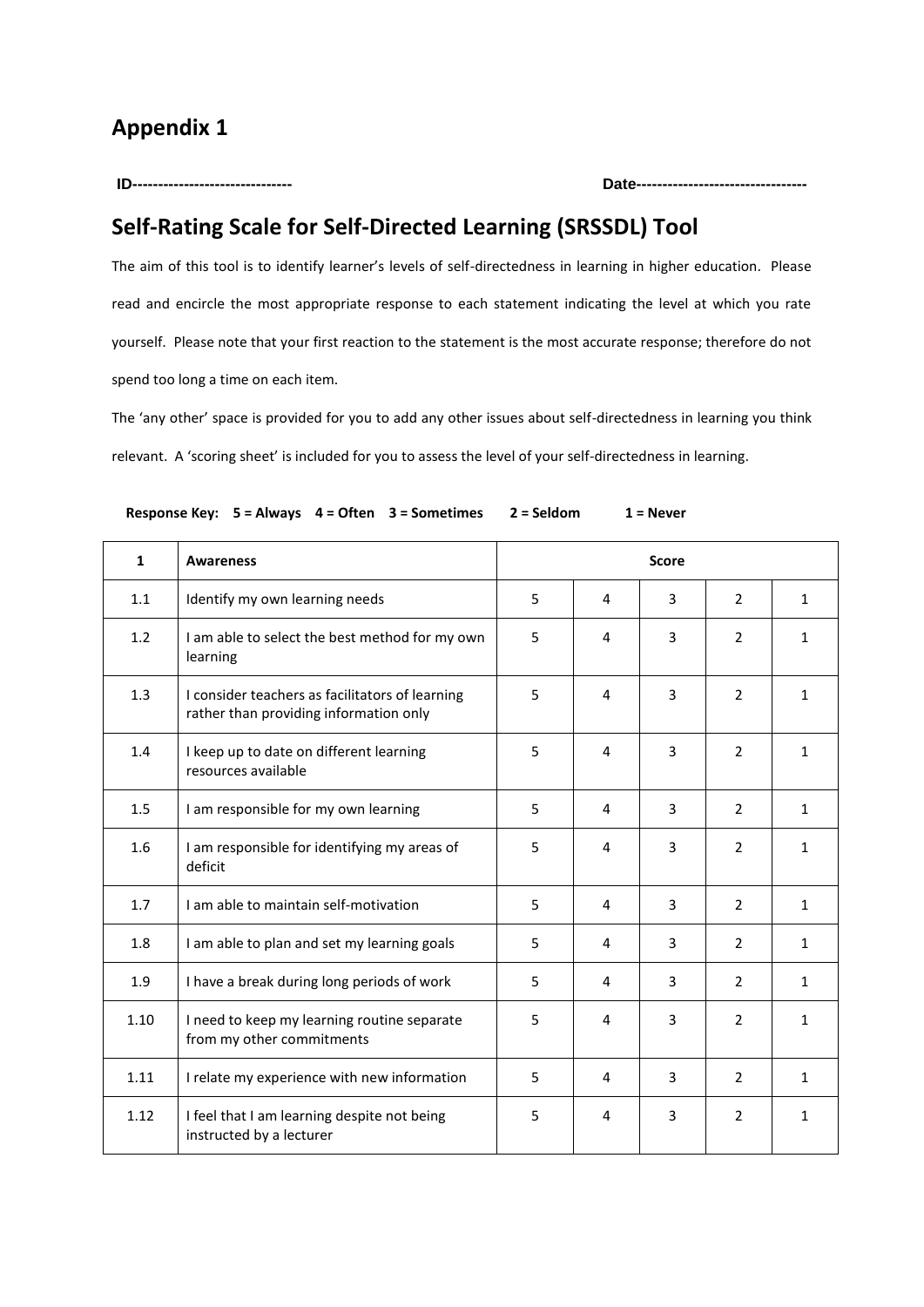| 1.13           |                                                                                                                      | 5                             | 4              | 3            | $\overline{2}$ | 1            |
|----------------|----------------------------------------------------------------------------------------------------------------------|-------------------------------|----------------|--------------|----------------|--------------|
| $\overline{2}$ | <b>Learning Strategies</b>                                                                                           | <b>Score</b>                  |                |              |                |              |
| 2.1            | I participate in group discussions                                                                                   | 5                             | $\overline{2}$ | $\mathbf{1}$ |                |              |
| 2.2            | I find peer coaching effective                                                                                       | 5                             | 4              | 3            | $\overline{2}$ | $\mathbf{1}$ |
| 2.3            | I find 'role play' is a useful method for complex<br>learning                                                        | 5                             | 4              | 3            | $\overline{2}$ | $\mathbf{1}$ |
| 2.4            | I find inter-active teaching-learning sessions<br>more effective than just listening to lectures                     | 5                             | 4              | 3            | $\overline{2}$ | 1            |
| 2.5            | I find simulation in teaching-learning useful                                                                        | 5                             | 4              | 3            | $\overline{2}$ | $\mathbf{1}$ |
| 2.6            | I find learning from case studies useful                                                                             | 5                             | 4              | 3            | 2              | $\mathbf{1}$ |
| 2.7            | My inner drive directs me towards further<br>development and improvement in my learning                              | 5                             | 4              | 3            | 2              | $\mathbf{1}$ |
| 2.8            | I regard problems as challenges                                                                                      | 5                             | 4              | 3            | $\overline{2}$ | $\mathbf{1}$ |
| 2.9            | I arrange my self-learning routine in such a way<br>that it helps develop a permanent learning<br>culture in my life | 5                             | 4              | 3            | $\overline{2}$ | $\mathbf{1}$ |
| 2.10           | I find concept mapping is an effective method<br>of learning                                                         | 5<br>4<br>3<br>$\overline{2}$ |                |              | $\mathbf{1}$   |              |
| 2.11           | I find modern educational interactive<br>technology enhances my learning process                                     | 5                             | 4              | 3            | $\overline{2}$ | $\mathbf{1}$ |
| 2.12           | I am able to decide my own learning strategy                                                                         | 5                             | 4              | 3            | $\overline{2}$ | $\mathbf{1}$ |
| 2.13           |                                                                                                                      | 5                             | Δ              | 3            | 2              | 1            |
| 3              | <b>Learning Activities</b>                                                                                           | <b>Score</b>                  |                |              |                |              |
| 3.1            | I rehearse and revise new lessons                                                                                    | 5                             | 4              | 3            | 2              | $\mathbf{1}$ |
| 3.2            | I identify the important points when reading a<br>chapter or an article                                              | 5                             | 4              | 3            | $\overline{2}$ | $\mathbf{1}$ |
| 3.3            | I use concept mapping/outlining as a useful<br>method of comprehending a wide range of<br>information                | 5                             | 4              | 3            | $\overline{2}$ | $\mathbf{1}$ |
| 3.4            | I am able to use information technology<br>effectively                                                               | 5<br>4<br>3<br>2              |                |              | $\mathbf{1}$   |              |
| 3.5            | My concentration intensifies and I become<br>more attentive when I read a complex study<br>content                   | 5                             | 4              | 3            | $\overline{2}$ | $\mathbf{1}$ |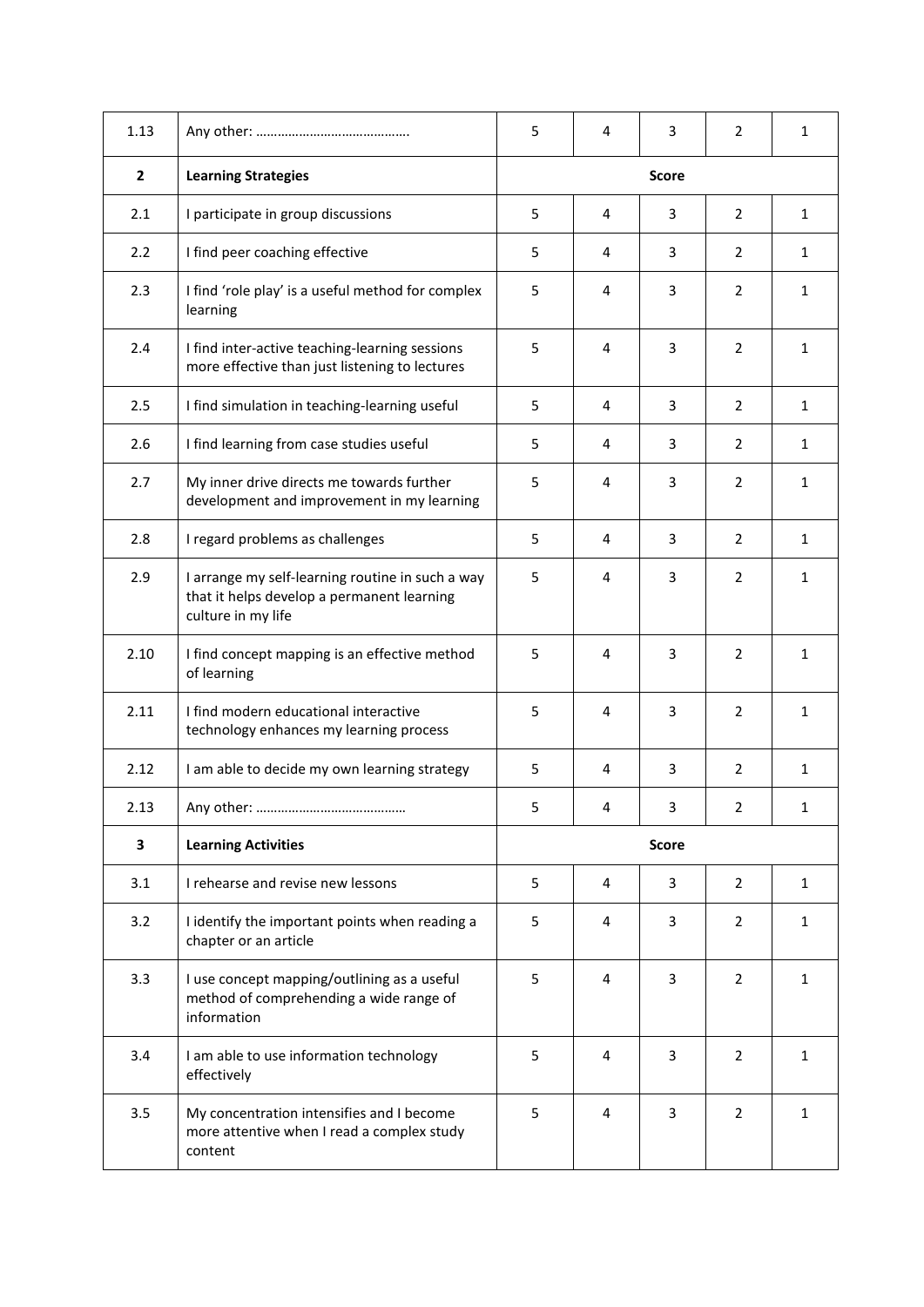| 3.6  | I keep annotated notes or a summary of all my<br>ideas, reflections and new learning                    | 5                | 4 | 3 | $\overline{2}$ | $\mathbf{1}$ |
|------|---------------------------------------------------------------------------------------------------------|------------------|---|---|----------------|--------------|
| 3.7  | I enjoy exploring information beyond the<br>prescribed course objectives                                | 5                | 4 | 3 | $\overline{2}$ | $\mathbf{1}$ |
| 3.8  | I am able to relate knowledge with practice                                                             | 5                | 4 | 3 | 2              | $\mathbf{1}$ |
| 3.9  | I raise relevant question(s) in teaching-learning<br>sessions                                           | 5                | 4 | 3 | 2              | $\mathbf{1}$ |
| 3.10 | I am able to analyse and critically reflect on<br>new ideas, information or any learning<br>experiences | 5                | 4 | 3 | 2              | $\mathbf{1}$ |
| 3.11 | I keep an open mind to others' point of view                                                            | 5                | 4 | 3 | $\overline{2}$ | $\mathbf{1}$ |
| 3.12 | I prefer to take any break in between any<br>learning task                                              | 5                | 4 | 3 | $\overline{2}$ | $\mathbf{1}$ |
| 3.13 |                                                                                                         | 5                | 4 | 3 | 2              | $\mathbf{1}$ |
| 4    | <b>Evaluation</b>                                                                                       | <b>Score</b>     |   |   |                |              |
| 4.1  | I self-assess before I get feedback from<br>instructors                                                 | 5                | 4 | 3 | $\overline{2}$ | $\mathbf{1}$ |
| 4.2  | I identify the areas for further development in<br>whatever I have accomplished                         | 5<br>3<br>4<br>2 |   |   |                | 1            |
| 4.3  | I am able to monitor my learning progress                                                               | 5                | 4 | 3 | 2              | $\mathbf{1}$ |
| 4.4  | I am able to identify my areas of strength and<br>weakness                                              | 5                | 4 | 3 | $\overline{2}$ | $\mathbf{1}$ |
| 4.5  | I appreciate when my work can be peer<br>reviewed                                                       | 5                | 4 | 3 | $\overline{2}$ | 1            |
| 4.6  | I find both success and failure inspire me to<br>further learning                                       | 5                | 4 | 3 | 2              | $\mathbf{1}$ |
| 4.7  | I value criticism as the basis of bringing<br>improvement to my learning                                | 5                | 4 | 3 | $\overline{2}$ | $\mathbf{1}$ |
| 4.8  | I monitor whether I have accomplished my<br>learning goals                                              | 5                | 4 | 3 | $\overline{2}$ | $\mathbf{1}$ |
| 4.9  | I check my portfolio to review my progress                                                              | 5                | 4 | 3 | $\overline{2}$ | $\mathbf{1}$ |
| 410  | I review and reflect on my learning activities                                                          | 5                | 4 | 3 | 2              | $\mathbf{1}$ |
| 4.11 | I find new learning challenging                                                                         | 5                | 4 | 3 | $\overline{2}$ | $\mathbf{1}$ |
| 4.12 | I am inspired by others' success                                                                        | 5                | 4 | 3 | $\overline{2}$ | $\mathbf{1}$ |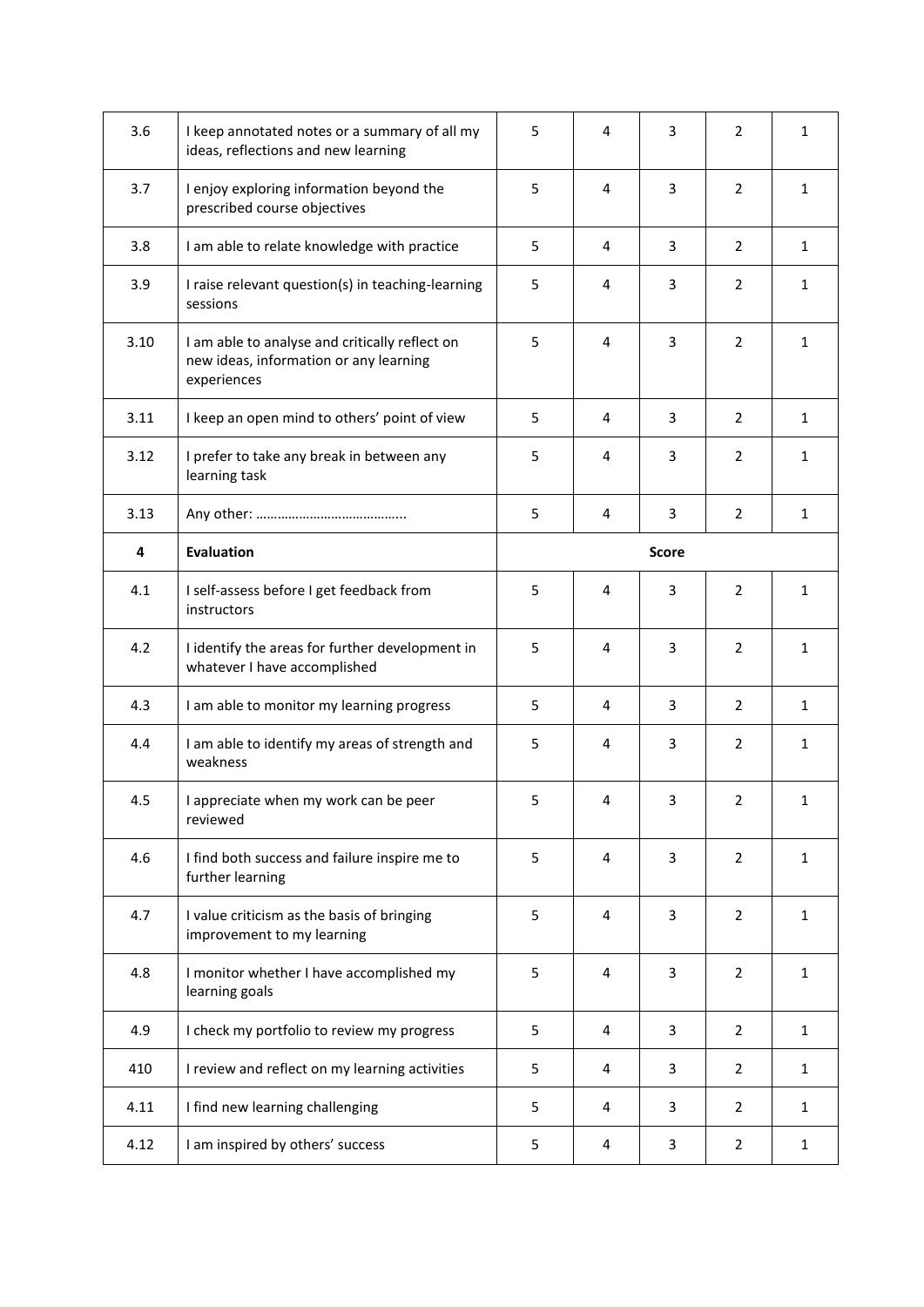| 4.13 |                                                                                            | 5                             | 4 | 3            | $\overline{2}$ | 1            |
|------|--------------------------------------------------------------------------------------------|-------------------------------|---|--------------|----------------|--------------|
|      |                                                                                            |                               |   |              |                |              |
| 5    | <b>Interpersonal Skills</b>                                                                |                               |   | <b>Score</b> |                |              |
| 5.1  | I intend to learn more about other cultures and<br>languages I am frequently exposed to    | 5<br>4<br>3<br>$\overline{2}$ |   |              |                |              |
| 5.2  | I am able to identify my role within a group                                               | 5<br>4<br>3<br>$\overline{2}$ |   |              |                |              |
| 5.3  | My interaction with others helps me to develop<br>the insight to plan for further learning | 5<br>4<br>3<br>$\overline{2}$ |   |              |                | $\mathbf{1}$ |
| 5.4  | I make use of any opportunities I come across                                              | 5                             | 4 | 3            | $\overline{2}$ | $\mathbf{1}$ |
| 5.5  | I need to share information with others                                                    | 5                             | 4 | 3            | $\overline{2}$ | $\mathbf{1}$ |
| 5.6  | I maintain good inter-personal relationships<br>with others                                | 5                             | 4 | 3            | $\overline{2}$ | $\mathbf{1}$ |
| 5.7  | I find it easy to work in collaboration with<br>others                                     | 5                             | 4 | 3            | $\overline{2}$ | $\mathbf{1}$ |
| 5.8  | I am successful in communicating verbally                                                  | 5                             | 4 | 3            | 2              | $\mathbf{1}$ |
| 5.9  | I identify the need for inter-disciplinary links for<br>maintaining social harmony         | 5                             | 4 | 3            | 2              | $\mathbf{1}$ |
| 5.10 | I am able to express my ideas effectively in<br>writing                                    | 5                             | 4 | 3            | $\overline{2}$ | $\mathbf{1}$ |
| 5.11 | I am able to express my views freely                                                       | 5                             | 4 | 3            | $\overline{2}$ | $\mathbf{1}$ |
| 5.12 | I find it challenging to pursue learning in a<br>culturally diverse milieu                 | 5                             | 4 | 3            | $\overline{2}$ | $\mathbf{1}$ |
| 5.13 |                                                                                            | 5                             | 4 | 3            | $\overline{2}$ | $\mathbf{1}$ |

**Once you have responded to all the items of the SRSSDL transfer the scores to the correct boxes below and add up your scores as in the following example**.

| Score            | 5  | 4  | 3 | 2  |          |                      |
|------------------|----|----|---|----|----------|----------------------|
| Items 1.1 - 1.12 | 3  | 4  | 3 | 5  | $\Omega$ |                      |
| Total            | 15 | 16 | 9 | 10 | 0        | Total Score = 50     |
|                  |    |    |   |    |          |                      |
| Score            | 5  | 4  | 3 | 2  |          |                      |
| Items 1.1 - 1.12 |    |    |   |    |          |                      |
| Total            |    |    |   |    |          | <b>Total Score =</b> |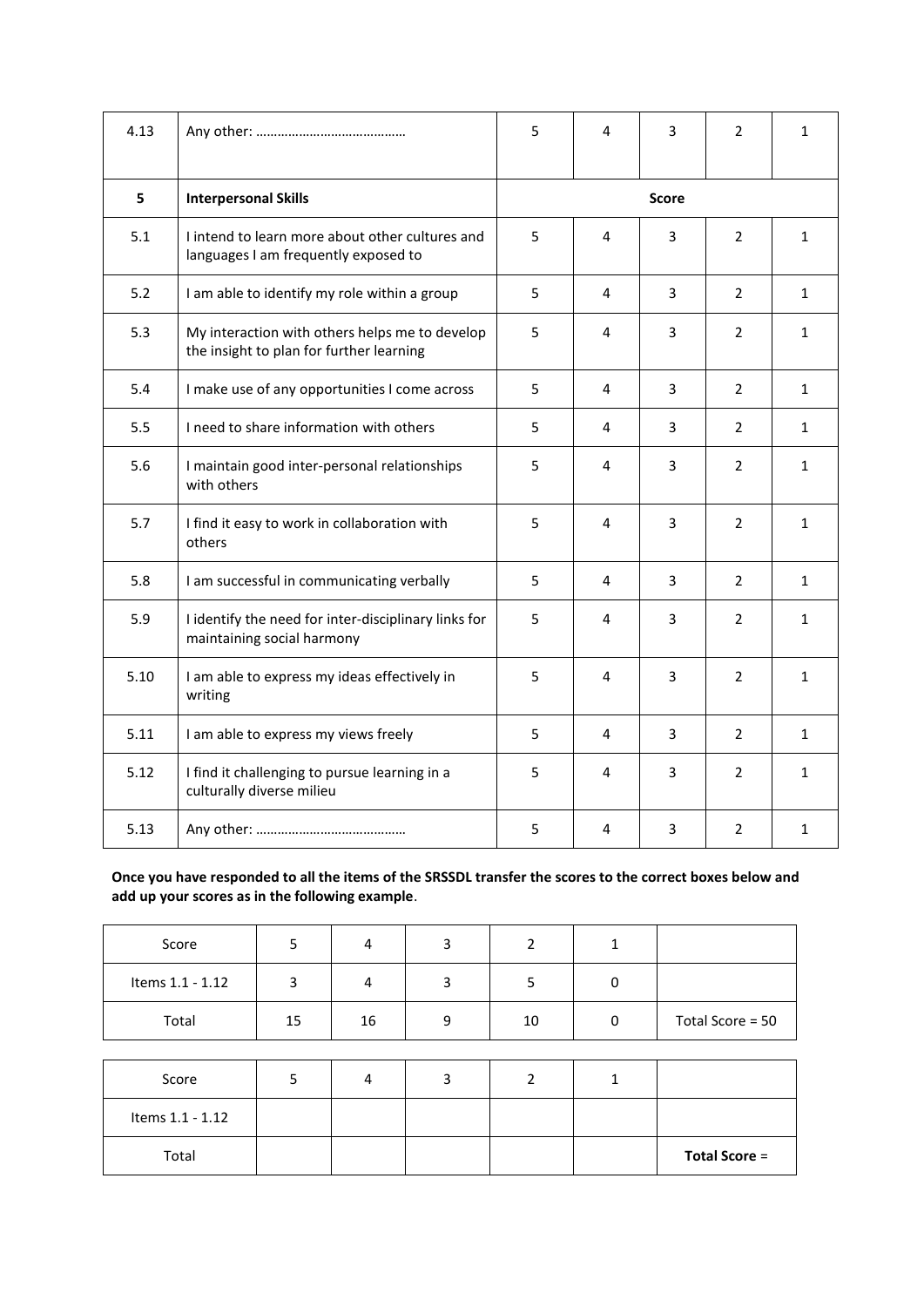| 5 | 4 | $\overline{3}$ | $\overline{2}$ | $\mathbf 1$ |                      |
|---|---|----------------|----------------|-------------|----------------------|
|   |   |                |                |             |                      |
|   |   |                |                |             | <b>Total Score =</b> |
|   |   |                |                |             |                      |
| 5 | 4 | $\overline{3}$ | $\overline{2}$ | $\mathbf 1$ |                      |
|   |   |                |                |             |                      |
|   |   |                |                |             | <b>Total Score =</b> |
|   |   |                |                |             |                      |
| 5 | 4 | 3              | $\overline{2}$ | $\mathbf 1$ |                      |
|   |   |                |                |             |                      |
|   |   |                |                |             | <b>Total Score =</b> |
|   |   |                |                |             |                      |
| 5 | 4 | 3              | $\overline{2}$ | $\mathbf 1$ |                      |
|   |   |                |                |             |                      |
|   |   |                |                |             |                      |

 **Add all the total scores**



 **Check the total score with the following scoring range in order to identify your level of self-directedness in learning.**

Total **Total Score** =

| <b>Scoring range</b> | Level of Self- directedness in<br>learning | Interpretation                                                                                                                                                                                           |
|----------------------|--------------------------------------------|----------------------------------------------------------------------------------------------------------------------------------------------------------------------------------------------------------|
| $60 - 140$           | Low                                        | Guidance is definitely needed from the teacher. Any<br>specific changes necessary for improvement must be<br>identified and a possible complete re-structuring of the<br>methods of learning.            |
| $141 - 220$          | Moderate                                   | This is half way to becoming a self-directed learner.<br>Areas for improvement must be identified, evaluated<br>and a strategy adopted with teacher guidance when<br>necessary.                          |
| $221 - 300$          | <b>High</b>                                | This indicates effective self-directed learning. The goal<br>now is to maintain progress by identifying strengths and<br>methods for consolidation of the students' effective<br>self-directed learning. |

 **No matter what your total score, it is essential that you pay particular attention to any individual items of the SRSSDL in which you have scored below 3 as these are the areas in which you may need to improve.**